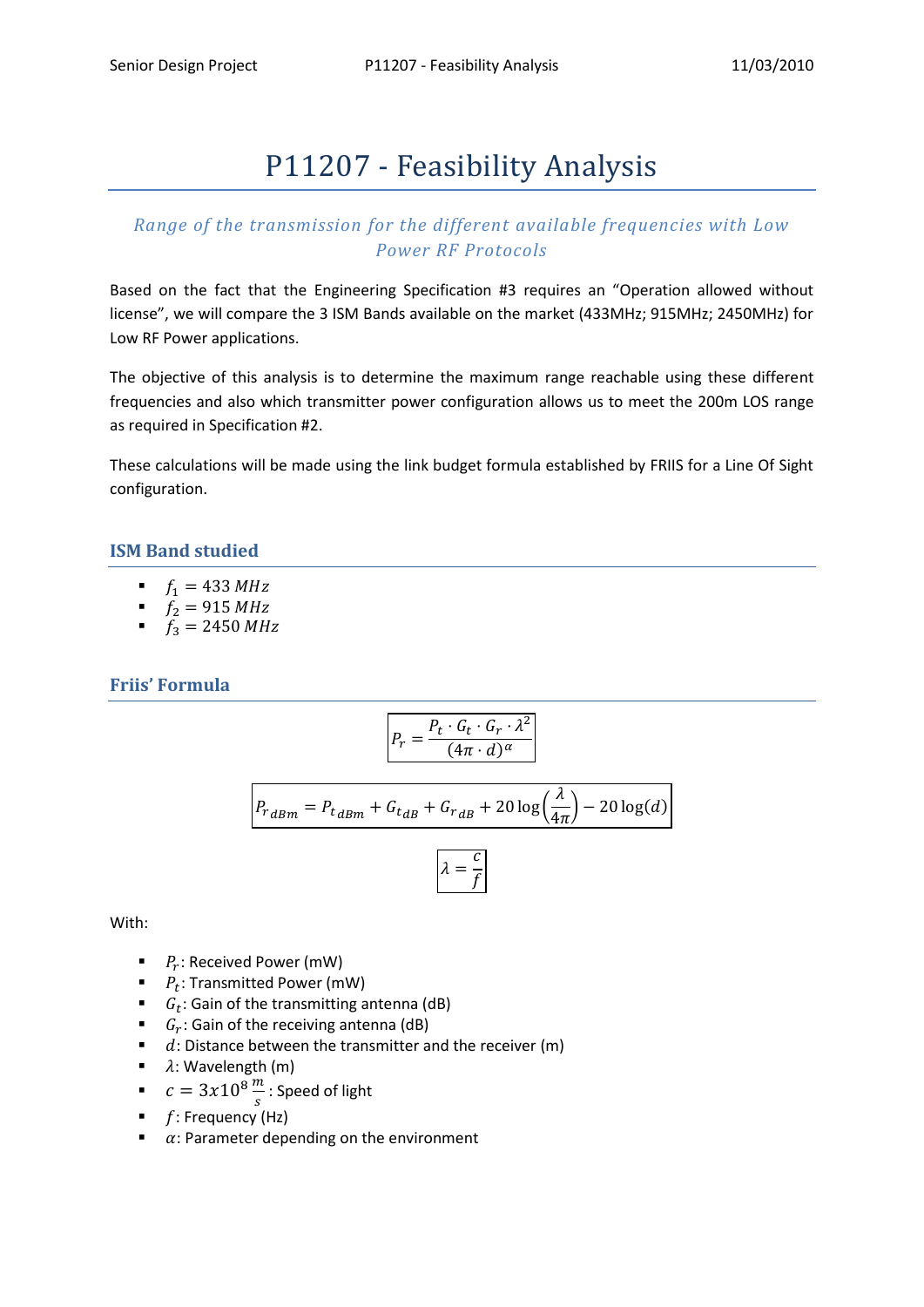We usually use:  $\alpha = 2$  when we consider free space.

However in another kind of environment, this parameter can vary. For example when we consider propagation in an indoor environment with line of sight visibility it is common to have  $\alpha < 2$  because of the reflections which contribute to a better reception.

For this case we will limit the study to a free space configuration, thus  $\alpha = 2$ .

Two parameters are directly related to the Transceiver:

- The received power  $P_r$ , which will be limited at its minimal value by the sensitivity of the transceiver. Typical transceivers offer a sensitivity of  $P_{rmin} = -90dBm$  for the maximum data rate reachable.
- The transmitted power  $P_t$ , which is usually configurable in the typical range of [-30dBm; 0dBm]

The antenna used in the desired application will be an omnidirectional antenna, therefore it will have a low gain, set at  $G_r = G_t = 0$ dBi for this analysis.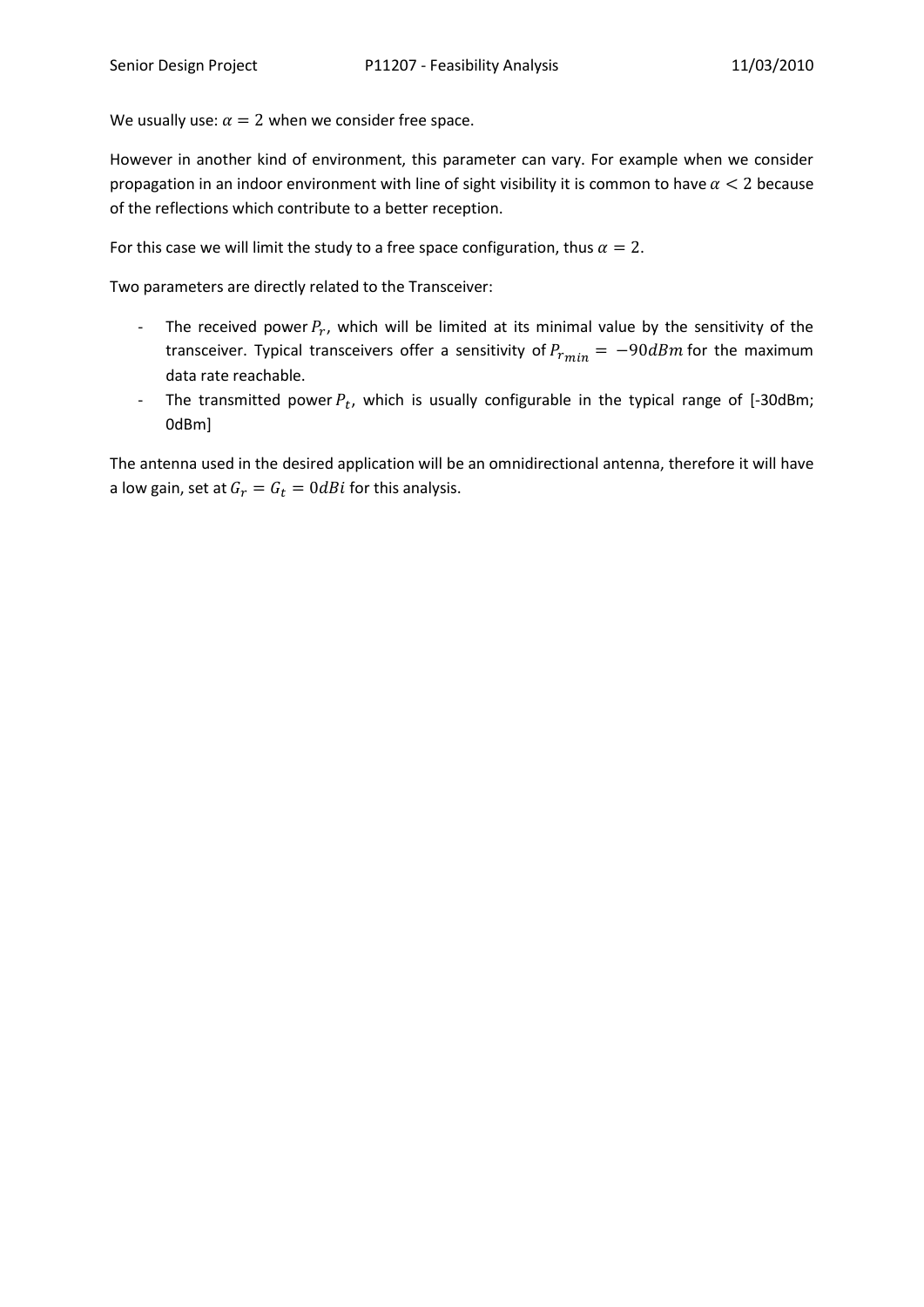## **Scenario 1: Calculation of the required transmitted Power to reach 200m**

- **Configuration:**
	- Sensitivity of the receiver:  $P_{rdBmmin}$  =
	- Gain of the antennas:  $G_r = G_t = 0$  dBi
	- Distance:  $d = 200m$
- **Results:**

| <b>Frequency (MHz)</b> | Required $\boldsymbol{P}_t$ (dBm) |
|------------------------|-----------------------------------|
| $f_1 = 433$            | $-18.79$                          |
| $f_2 = 915$            | $-12.31$                          |
| $f_3 = 2450$           | $-3.76$                           |

#### **Conclusion:**

Since the output Power Range on most of the transceivers sold on the market is from -30dBm to 0dBm, we can theoretically reach 200m with any frequency in a LOS (Line of sight) configuration.

The 2 lowest frequencies provide a sufficient theoretical margin to reach the desired distance of 200m. However since we are using a free space LOS representation, we need to be aware that the real transmission will slightly differ from this theoretical analysis because of the contribution of multiple paths.

For 200m, a visible difference of dB can be observed. Thus the highest frequency (2.45GHz) does not provide a sufficient margin (only 3.76dB) to be sure to reach 200m with this configuration. In this case an amplifier would be required.

## **Scenario 2: Calculation of the maximum range reachable at**  $P_t = 0$  **dBm and receiver sensitivity of -90dBm**

- **Configuration:**
	- Sensitivity of the receiver:  $P_{r,dBm_{min}} =$
	- Gain of the antennas:  $G_r = G_t = 0$  dBi
	- **Transmitted Power:**  $P_t = 0$   $dBm$
- **Results:**

|              | Frequency (MHz) Maximum Distance TX/RX (m) |
|--------------|--------------------------------------------|
| $f_1 = 433$  | 1739.5                                     |
| $f_2 = 915$  | 825.1                                      |
| $f_3 = 2450$ | 314.5                                      |

### **Conclusion:**

Using a lower frequency can be a good approach in terms of Power consumption because it will allow us to use a lower Transmit Power Level to reach the distance of 200m.